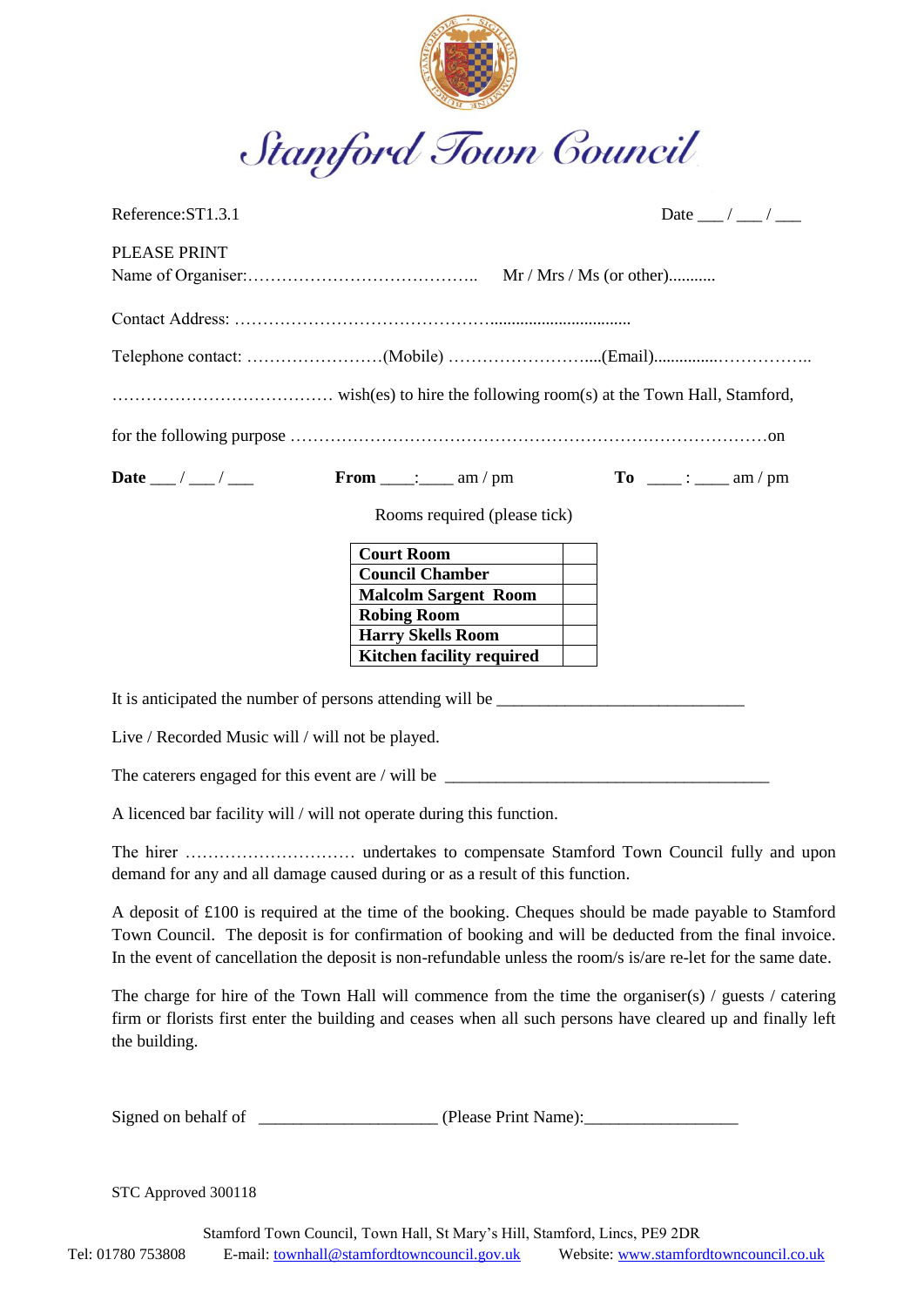## **IMPORTANT INFORMATION**

- Stamford Town Council is unable to hire the venue for  $16<sup>th</sup>$ ,  $18<sup>th</sup>$  or  $21<sup>st</sup>$  Birthday Parties
- No candles including tea lights are to be lit
- Music must finish at 11.30pm
- Premises must be vacated by Midnight
- Caterers must provide all own catering equipment and all rubbish must be cleared from site.
- All food brought into the Town Hall must be in form of a cold buffet, unless agreed by prior arrangement.
- No confetti is to be thrown inside the building and only biodegradable confetti may be thrown outside on the terrace.
- The Town Hall will not be held responsible for any items left after the function.

## **Cancellation Terms**:

More than 1 month before event – loss of deposit or 20% of total fee

4 weeks notice – loss of deposit and 40% of total fee

- 3 weeks notice loss of deposit and 60% of total fee
- 2 weeks notice loss of deposit and 80% of total fee

1 week or less – full fee will be charged

#### **Terms & Conditions of Hire**:

- i. A deposit of £100 is required at the time of booking, cheques should be made payable to Stamford Town Council. The deposit is for confirmation of booking and will be deducted from the final invoice amount. In the event of cancellation the deposit is non-returnable unless the room/s is/are re-let. The Hirer will be invoiced for the full amount of the hire fee, which should be paid 2weeks before the event.
- ii. Applicants shall, at the time of booking the premises, provide full information about the nature of the event and will be restricted to this use as specified in the confirmation letter. Sub-letting of any rooms is prohibited. The premises shall not be occupied earlier than 9am (unless agreed by prior arrangement) and must be vacated no later than Midnight. The Hirer must obtain a licence for the premises for music, singing and for the sale of alcohol should this be required.
- iii. The applicant must be over 21 years of age and will be regarded as the responsible person for the event, and will provide stewards/ushers who will be present during the hiring.
- iv. The Hirer shall pay for all damage, which may be done or occasioned, to the building, room/s, or to the fixtures, fittings, furniture and things belonging to Town Hall and deducted from the deposit paid, if such damage is deemed to exceed the sum held on deposit, an additional charge will be made.
- v. The management shall not be responsible for damage to, or loss of any equipment or goods brought into the premises by the Hirer. Any electrical equipment must be certified as tested. No smoke machines or flashing lights shall be used at any times. Any equipment brought in by the Hirer must be removed from the premises at the end of the hire period.
- vi. The Hirer shall, to the best of their ability, maintain and keep good order and decent behaviour and shall not permit drunkenness or other disorderly conduct on the premises.
- vii. He/she shall ensure that music provided at the premises shall not cause a nuisance to local residents. Any form of amplification shall be so controlled as to prevent such a nuisance. The music must end at 11.30pm. Representatives of the Town Hall, Police Officers and Fire Officers shall at all times have free access to all areas of the premises for the purpose of inspection. The Hirer will be responsible for complying with Fire Regulations, a copy of which is displayed on the premises.
- viii. The Hirer must obtain a licence from the Performing Rights Society, for all musical works to be performed at the premises whether published or in manuscript, vocally, instrumental or mechanical. A copy of the licence should be provided to the Town Hall prior to the commencement of the event.
- ix. Nothing shall be affixed to the walls, floors, ceilings, or any part of the premises. After use the premises are to be left clean and tidy and all rubbish must be removed. A charge of up to £250 could be made to cover additional cleaning if it is deemed to be necessary by the Town Council. The Town Council retains the right to terminate a hiring if any of the regulations are breached. The Hirer shall be liable to pay the full fee if this situation arises. The Town Hall shall have the power to terminate any agreement relating to the future hire of the premises if it is considered that the Hirer has in any way been guilty of a breach of these regulations.
- x. The Town Council reserves the right to grant or to refuse any application for hire of the premises. The Town Council reserves the right to vary and modify these regulations without prior notice. Any decisions by the Town Council on the interpretation of these regulations shall be final.